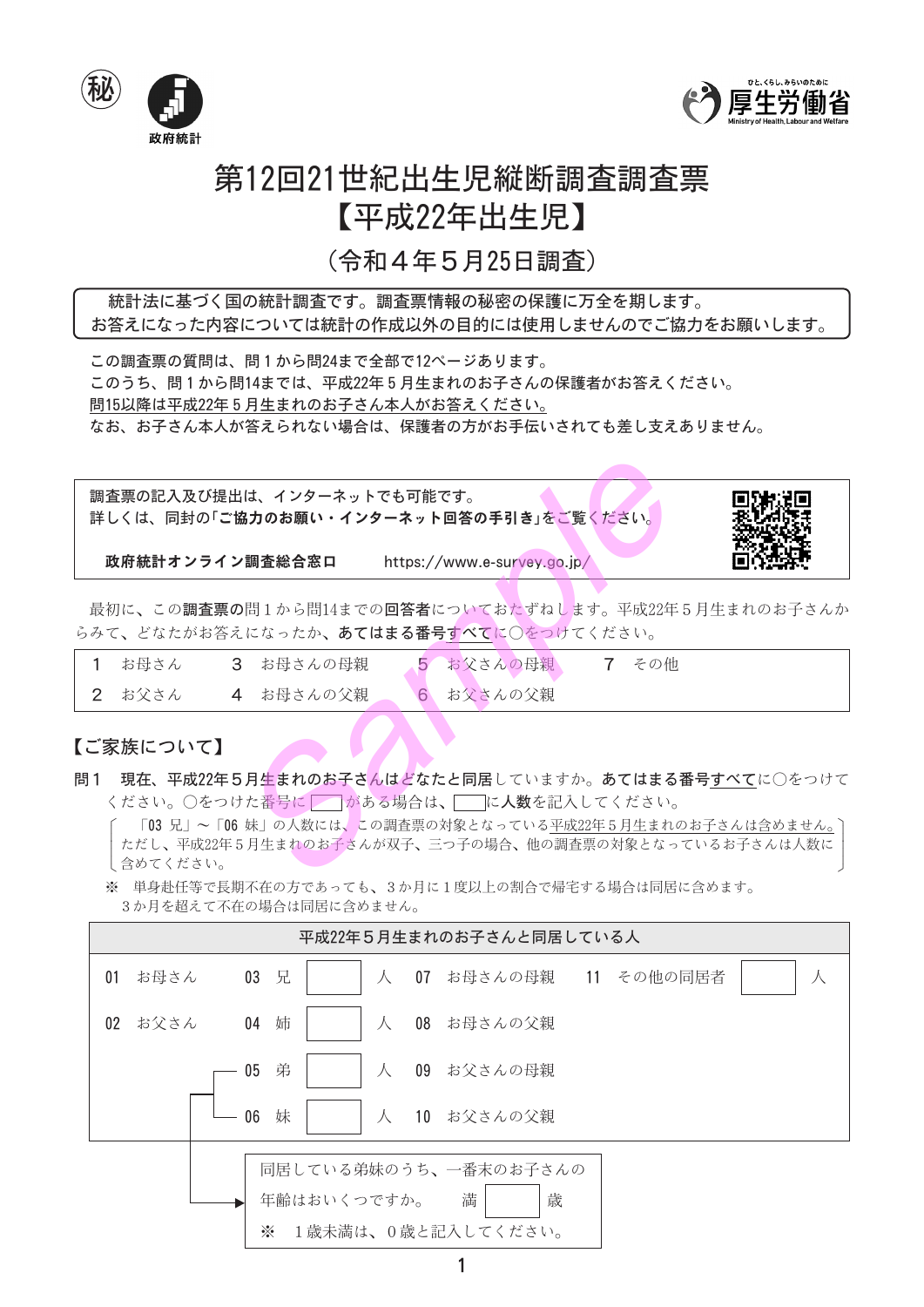### 問2 現在、お母さん、お父さんは単身赴任中ですか。それぞれあてはまる番号に〇をつけてください。 ※ 3か月に1度以上の割合で帰宅する場合も、3か月を超えて不在の場合も、記入してください。

| お母さん |  | お父さん |  |    |  |     |  |
|------|--|------|--|----|--|-----|--|
| はい   |  | いいえ  |  | はい |  | いいえ |  |

### 【平成22年5月生まれのお子さんについて】

問3 平成22年5月生まれのお子さんには、この約1年の間(令和3年5月から令和4年4月まで)に病院や診療所 などで診察を受けた病気やけががありましたか。あてはまる番号すべてに○をつけてください。

| 01              |                     |                 |                                |    |                   |
|-----------------|---------------------|-----------------|--------------------------------|----|-------------------|
| 02              | 水痘〔水ぼうそう〕           |                 | 12 中耳炎                         | 22 | 発達と行動面の相談         |
| 03              | 麻疹〔はしか〕             |                 | 13 外耳炎                         | 23 | 咽頭結膜熱〔プール熱〕       |
| 04              | 風しん〔三日はしか〕          |                 | 14 かぜ、咽頭炎、扁桃(腺)炎、<br>気管支炎、肺炎   | 24 | 溶連菌感染症            |
| 05              | 流行性耳下腺炎<br>〔おたふくかぜ〕 |                 | (溶連菌感染症によるものは24へ)              | 25 | その他の病気            |
| 06              | 川崎病                 |                 | 15 インフルエンザ                     |    | 具体的に              |
| 07              | 結膜炎<br>(アレルギー性は08へ) | 16              | 胃腸炎など消化器系の病気、<br>下痢、腹痛、便秘などの症状 |    |                   |
| 08              | アレルギー性鼻炎、           | 17              | 伝染性膿痂疹〔とびひ〕                    |    | 26 けが (骨折・やけどを含む) |
|                 | アレルギー性結膜炎           |                 | 18 湿疹<br>(アトピー性皮膚炎は10へ)        |    |                   |
| 09              | ぜんそく                | 19              | 先天性の病気                         |    |                   |
| 10 <sup>1</sup> | アトピー性皮膚炎            | 20 <sup>°</sup> | けいれん、ひきつけ                      |    |                   |
| 11              | 食物アレルギー             | 21              | う歯(むし歯)                        |    |                   |
|                 |                     |                 |                                |    |                   |

(補問3-1) 問3で○をつけた番号のうち、入院した(している)病気やけががある場合には、その番号を □□に記入してください。(6つ以上ある場合は、余白に記入してください。)

| 入院した(して/<br>ロか<br>「 る ノ フ/トワ |  |  |  |
|------------------------------|--|--|--|

#### 問4 平成22年5月生まれのお子さんの現在の身長·体重、測定した年月を | に記入してください。

| 身長            | 重<br>体 | 測定した年月                                                                       |  |  |  |  |  |
|---------------|--------|------------------------------------------------------------------------------|--|--|--|--|--|
| <sub>cm</sub> | kg     | 2<br>測定した年は、西暦の下2桁を記入してください。<br>令和2年………2020年<br>令和3年………2021年<br>令和4年………2022年 |  |  |  |  |  |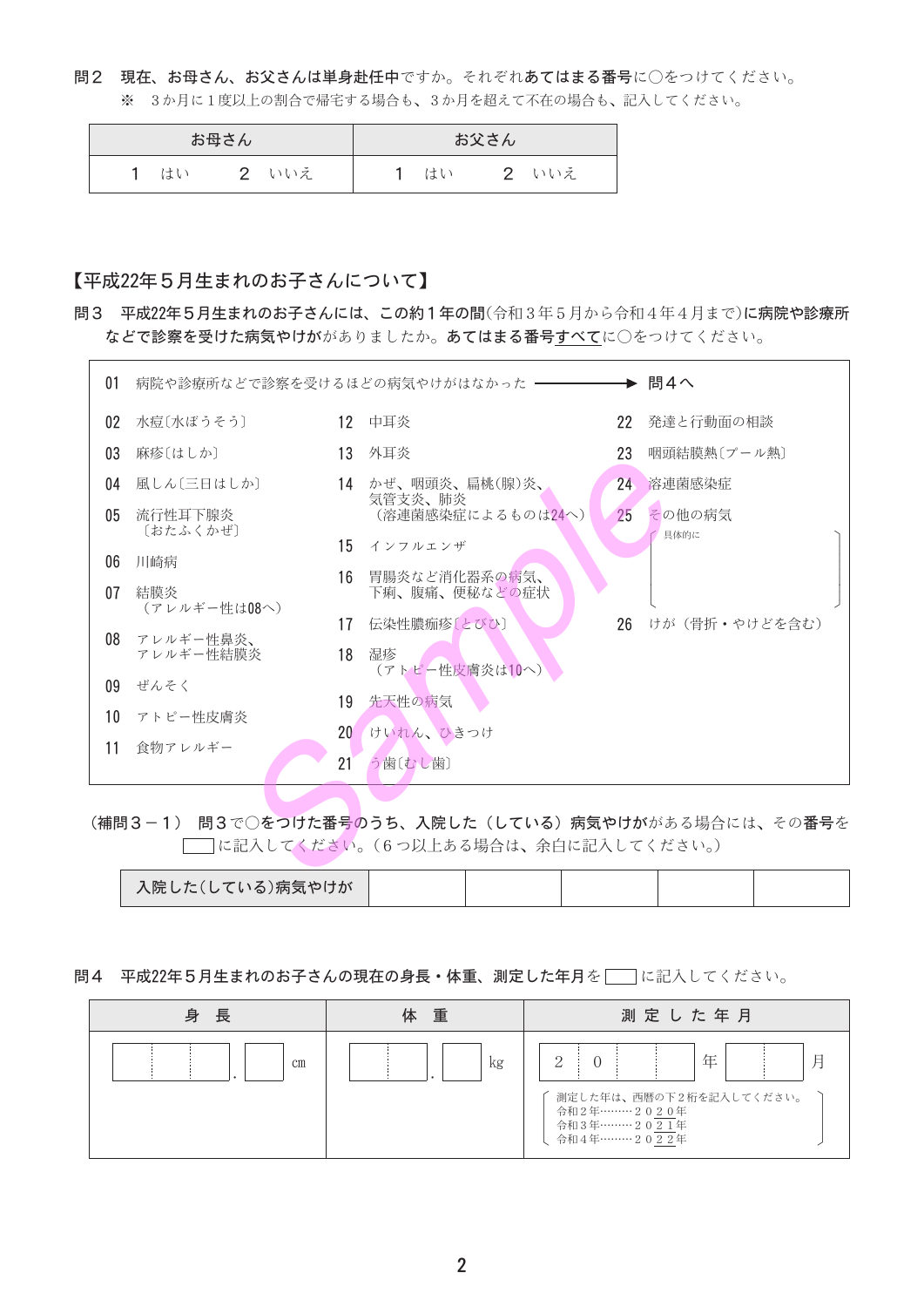### 【家庭学習について】

問5 平成22年5月生まれのお子さんのお母さんやお父さんの家庭学習(宿題を含む)への関わり方について おたずねします。①~④の**各項目のすべて**について、それぞれ**あてはまる番号1つ**に○をつけてください。 ※ 「お母さん」、「お父さん」の欄は、お子さんと同居していない場合は、空欄のままでかまいません。 お母さん、お父さん以外で関わっている同居者がいる場合は、「その他の同居者」の欄に記入してください。

|                     | お母さん |   |                      | お父さん |                       |                         | その他の同居者 |             |                   |
|---------------------|------|---|----------------------|------|-----------------------|-------------------------|---------|-------------|-------------------|
|                     |      |   | よくある ときどき ほんどない よくある |      |                       | ときどき ほんどない<br>ある ほったくない | よくある    | ときどき <br>ある | はとんどない<br>・まったくない |
| ① 勉強をするように言っている     |      | 2 | 3                    |      | 2                     | 3                       |         | 2           | 3                 |
| ② 勉強する時間を決めて守らせている  | 1    | 2 | 3                    |      | $\mathbf{2}^{\prime}$ | 3                       |         | 2           | 3                 |
| 3 勉強を見ている           |      | 2 | 3                    |      | $\overline{2}$        | 3                       |         | 2           | 3                 |
| 勉強をしたか確認している<br>(4) |      | 2 | 3                    |      | 2                     | 3                       |         | 2           | 3                 |

#### 【体験や習い事等について】

| 体験や習い事等について】                                                                                              |                           |        |                |      |  |  |  |  |
|-----------------------------------------------------------------------------------------------------------|---------------------------|--------|----------------|------|--|--|--|--|
| ]6 平成22年5月生まれのお子さんに、ふだんの遊びとは別に、学校行事以外でこの1年間に以下のような体験<br>をさせていますか。①~⑨の各項目のすべてについて、それぞれあてはまる番号1つに○をつけてください。 |                           |        |                |      |  |  |  |  |
|                                                                                                           |                           | まったくない | $1 \sim 2$ 回   | 3回以上 |  |  |  |  |
|                                                                                                           | 1 キャンプ、登山、川遊び、釣り          |        | 2              | 3    |  |  |  |  |
| 自然体験                                                                                                      | 海水浴、マリンスポーツ<br>(2)        | 1      | 2              | 3    |  |  |  |  |
|                                                                                                           | 3 ウインタースポーツ               |        | 2              | 3    |  |  |  |  |
|                                                                                                           | $\circled{4}$<br>農業体験     |        | 2              | 3    |  |  |  |  |
| 社会体験                                                                                                      | $\circled{5}$<br>職業体験     |        | 2              | 3    |  |  |  |  |
|                                                                                                           | 6 ボランティア                  |        | 2              | 3    |  |  |  |  |
|                                                                                                           | (7)<br>動植物園・水族館・博物館・美術館見学 |        | 2              | 3    |  |  |  |  |
| 文化的体験                                                                                                     | ⑧ 音楽・演劇・古典芸能鑑賞又は体験        |        | $\overline{2}$ | 3    |  |  |  |  |
|                                                                                                           | (9) スポーツ観戦                |        | 2              | 3    |  |  |  |  |
|                                                                                                           |                           |        |                |      |  |  |  |  |

### (補問6-1) 平成22年5月生まれのお子さんがしている体験のうち、親と一緒にしている体験がありましたら、 その番号(①~⑨)を | |に記入してください。 (6つ以上ある場合は、余白に記入してください。)

| 親と一緒にしている体験 |
|-------------|
|-------------|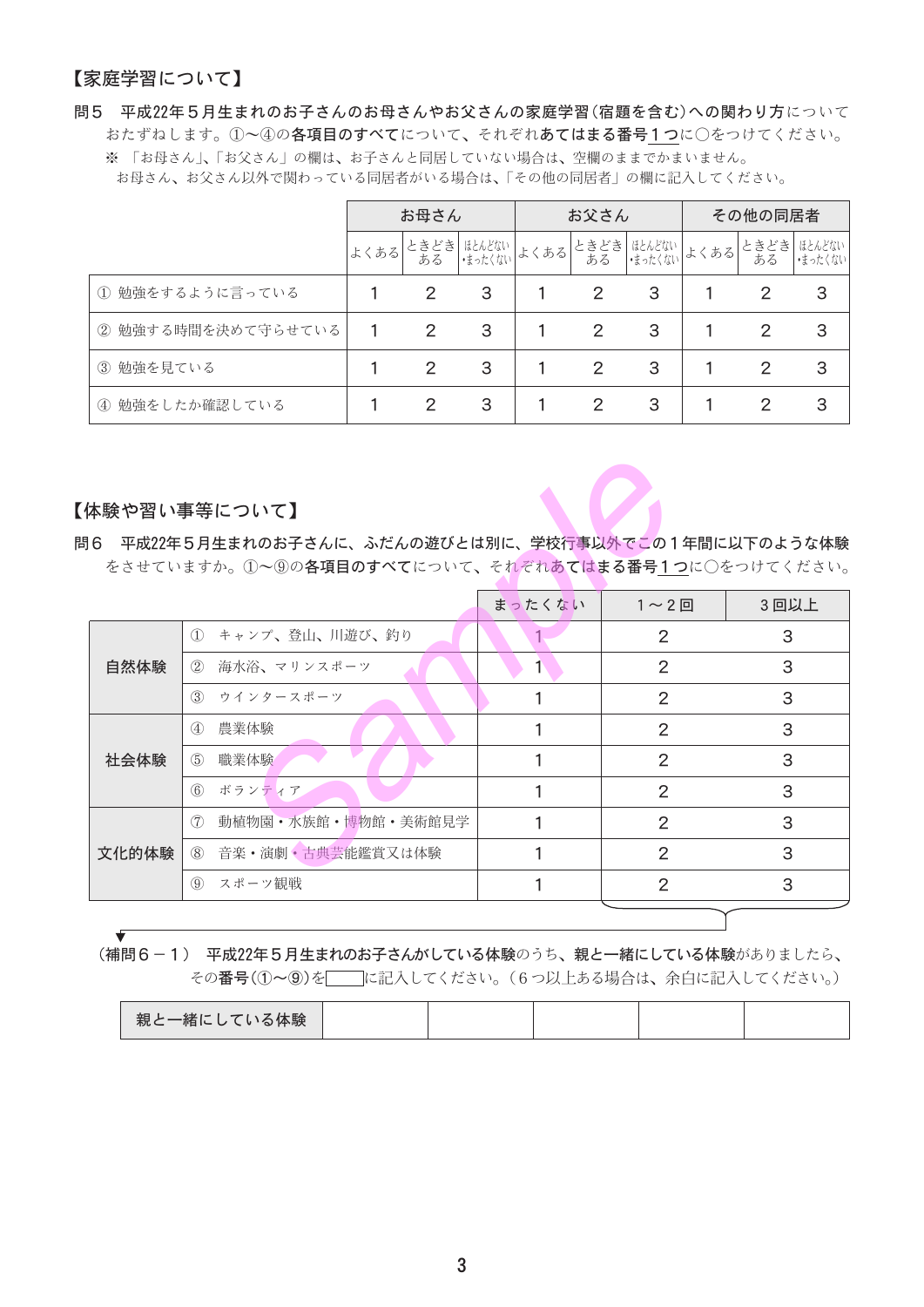問7 平成22年5月生まれのお子さんは、習い事等(スポーツクラブ、学習塾等を含む)をしていますか。あて はまる番号に○をつけてください。

| 1 している | 2 していない ––––––––––––––– 問8へ |  |
|--------|-----------------------------|--|
|        |                             |  |

(補問7-1) 習い事等の種類について、あてはまる番号すべてに○をつけてください。

|                 | 習い事・スポーツクラブ等の種類        |                  |             | 学習塾等の種類                                                                                      |
|-----------------|------------------------|------------------|-------------|----------------------------------------------------------------------------------------------|
| 01              | 体操                     | 08 英会話(他の外国語を含む) | 15          | 学習塾(計算•書き取りなどの<br>プリント教材教室を含む)                                                               |
| 02 <sub>0</sub> | 水泳                     | 09 そろばん          |             | ┗ 1週間の日数<br>Ħ                                                                                |
| 03 <sup>1</sup> | 野球・ソフトボール              | 10 習字(硬筆を含む)     | 16 -        | 家庭教師                                                                                         |
|                 | 04 $#$ $#$ $#$ $#$ $#$ | 11 音楽(ピアノなど)     |             | → 1週間の日数<br>Ħ                                                                                |
|                 | $05 \pm 7$             | 12 絵・工作          | 17          | 通信教育                                                                                         |
| 06              | 剣道・柔道などの武術             | 13 華道・茶道         | $\sqrt{18}$ | その他                                                                                          |
|                 | 07 バレエ、ダンス、舞踊          | 14 その他<br>、具体的に  | 3           | 、具体的に<br>上記を利用する主な目的は何ですか。<br>あてはまる番号1つに○をつけてください。<br>1/学校の勉強の補助•補習のため<br>2 受験や進学のため<br>上記以外 |

【1か月間にお子さんにかかった費用について】

問8 令和4年4月の1か月間に、平成22年5月生まれのお子さんにかかったすべての費用について(学童保育 料、医療費、食費、衣料費、学校や習い事等にかかった費用など) | に金額を記入してください。 そのうち、「①学校にかかった費用」、「②習い事・スポーックラブ等にかかった費用」、「③学習塾等にか かった費用」については、それぞれあてはまる番号に〇をつけ、「–ーには金額を記入してください。 ※ 千円未満は四捨五入してください。500円未満は「0」千円としてください。

| 令和4年4月の1か月間に<br>平成22年5月生まれのお子さんに<br>かかったすべての費用 | そのうち、1か月間に学校や習い事等(スポーツクラブ、学習塾等を含む)にかかった費用 |                               |                       |  |  |  |  |
|------------------------------------------------|-------------------------------------------|-------------------------------|-----------------------|--|--|--|--|
| (①②③に加え、学童保育料、医<br> 療費、食費、衣料費などの合計)            | ①1か月間に学校にかかった費用<br>(教材費、給食費、授業料など)        | ②1か月間に習い事・スポーツ<br>クラブ等にかかった費用 | ③1か月間に学習塾等に<br>かかった費用 |  |  |  |  |
|                                                | 1 なし                                      | なし                            | なし                    |  |  |  |  |
| 万<br>千円<br>4月中                                 | 万<br>千円                                   | 万<br>千円<br>あり→                |                       |  |  |  |  |

#### 【お小遣いについて】

問9 平成22年5月生まれのお子さんにお小遣いを与えていますか。あてはまる番号1つに○をつけてください。

| 1 定期的に与えている | 2 必要なときに与えている | 3 与えていない →→ 問10へ |  |
|-------------|---------------|------------------|--|
|             |               |                  |  |

■■<br>(補問9-1) 与えている金額は1か月当たりに平均するといくらぐらいになりますか。■■に金額を記入 してください。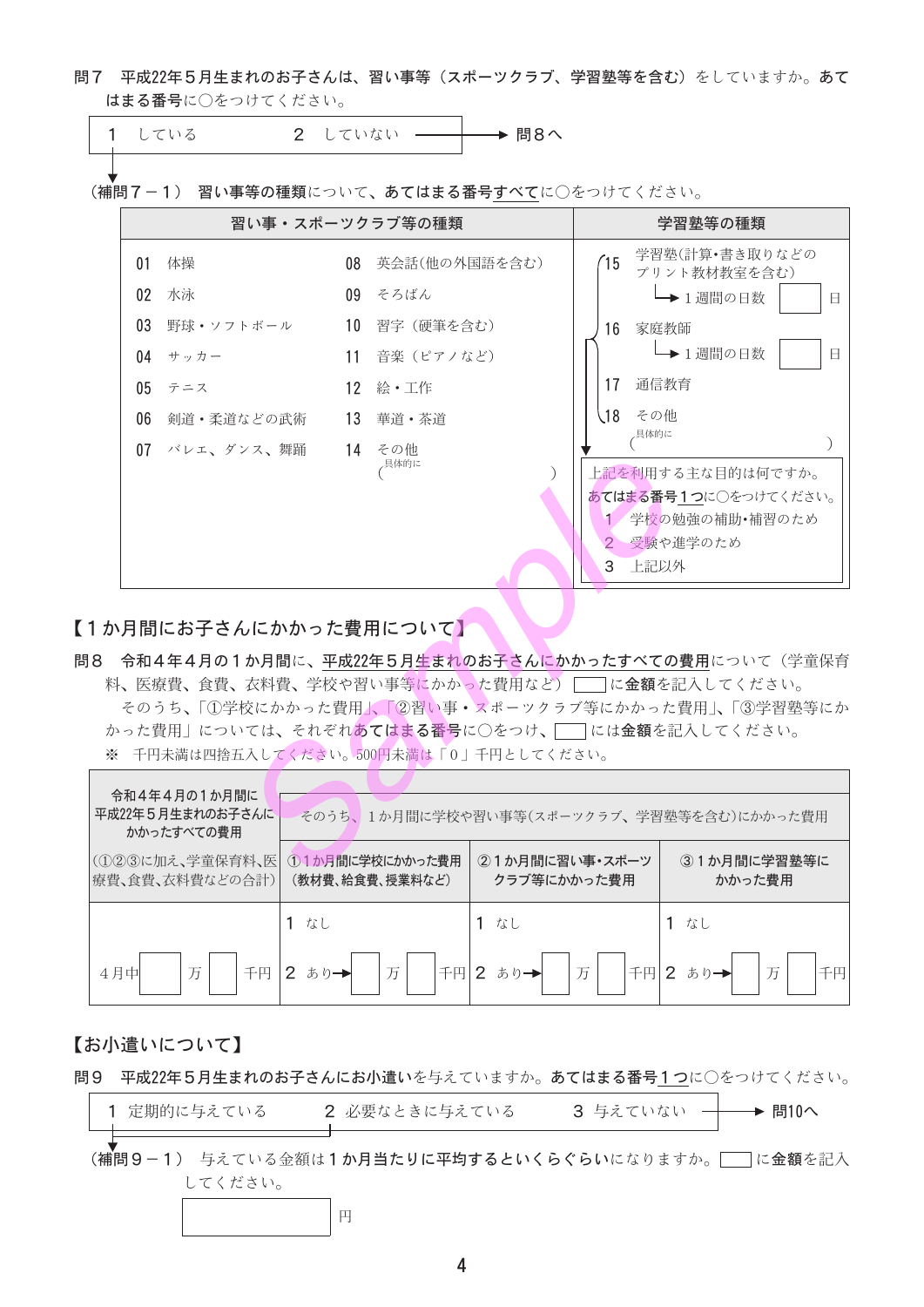### 【子育てについて】

#### 問10 平成22年5月生まれのお子さんがいてよかったと思うことは何ですか。あてはまる番号すべてに○をつけ てください。

| 01 家族の結びつきが深まった        |     | 09 子どもの将来が楽しみ     |
|------------------------|-----|-------------------|
| 02 子どもとのふれあいが楽しい       | 10  | 老後に希望が持てる         |
| 03 毎日の生活にはりあいがある       | 11  | 家事の手伝いをしてくれる      |
| 04 兄弟姉妹どうしのふれあいがあって楽しい | 12. | 弟や妹の面倒をみてくれる      |
| 05 子どもを通して自分の友人が増えた    |     | 13 話し相手になる        |
| 06 子育てを通して自分の視野が広まった   |     | 14 優しい言葉に心が安らぐ    |
| 07 子どものおかげで家庭が明るい      |     | 15 その他            |
| 08 子どもの成長によろこびを感じる     |     | 16 よかったと思うことは特にない |

問11 平成22年5月生まれのお子さんを育てていて負担に思うことや悩みなどについて、おたずねします。

(1) 親の悩み

平成22年5月生まれのお子さんを育てていて 負担に思うことや悩みはありますか。あてはまる 番号すべてに○をつけてください。

※ 回答者が親でない場合も記入してください。

| 01 | 自担に思うことや悩みは特にない          | 01 |
|----|--------------------------|----|
| 02 | 子育てによる身体の疲れが大きい          | 02 |
| 03 | 子育ての出費がかさむ               | 03 |
| 04 | 自分の自由な時間が持てない            | 04 |
| 05 | 仕事や家事が十分にできない            | 05 |
| 06 | 子どもと過ごす時間が十分に作れない        | 06 |
| 07 | 配偶者が子育てに参加してくれない         | 07 |
| 08 | 子どもについてまわりの目や評価が気になる     | 08 |
| 09 | 子どもをもつ親同士の関係がうまくいかない     | 09 |
| 10 | しつけのしかたが家庭内で一致していない      | 10 |
| 11 | しつけのしかたがわからない            | 11 |
| 12 | 子どもを一時的にあずけたいときにあずけ先がない  | 12 |
| 13 | 子どもが急病のとき診てくれる医者が近くにいない  | 13 |
| 14 | - 子どもの病気などのときに什事を休みづらい   | 14 |
| 15 | 気持ちに余裕をもって子どもに接することができない | 15 |
| 16 | - 子どもを好きになれない            | 16 |
| 17 | その他                      | 17 |
|    |                          | 18 |

(2) 子どもについての悩み

平成22年5月生まれのお子さんの日常生活で 気になることや悩みはありますか。あてはまる番 号すべてに○をつけてください。

| 01              | 気になることや悩みは特にない          |
|-----------------|-------------------------|
|                 |                         |
| 02 <sub>2</sub> | 乱暴な言葉をつかう               |
| $03 -$          | 約束を守らない・うそをつく           |
| 04              | 子どもから話をしてくれない           |
| 05              | - 子どもが言うことを聞かない         |
| 06              | 危険な場所で遊んでいる             |
| 07              | 非行に関すること                |
| 08.             | テレビを見たりゲームをする時間が長い      |
| 09              | 身体を動かして游ぶことが少ない         |
| 10              | 欲しい物はしつこく欲しがる           |
| 11              | 友だちと游ばない・游べない           |
| 12 <sup>°</sup> | 他の子ども達とよくケンカをする         |
| 13              | いじめる・いじめられる             |
| 14              | 学校に行きたがらない              |
| 15              | 勉強に関すること                |
| 16              | 食生活に関すること(バランス、量、好き嫌い等) |
| 17              | 成長の度合いが気になる             |
| 18              | 視力が悪くなった                |
| 19              | 病気がちである                 |
| 20.             | 性に関すること                 |
| 21              | その他                     |
|                 |                         |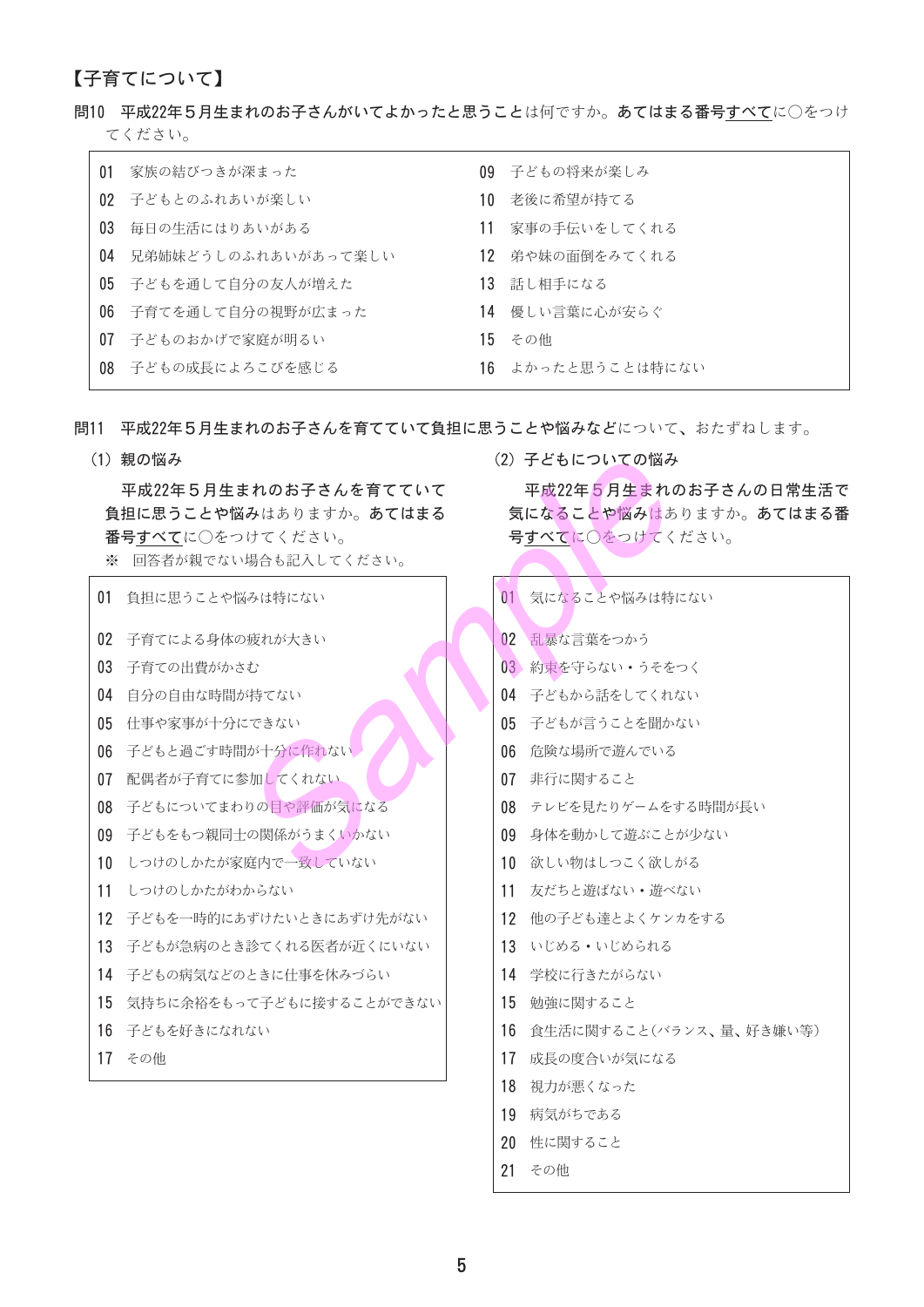### 【お母さん、お父さんについて】

- 問12 令和4年5月25日現在の就業状況についておたずねします。それぞれ01~08のうちあてはまる番号1つに○ をつけてください。01、02に○をつけた方は、09又は10のいずれかにも○をつけてください。10に○をつけ た方は、11又は12のいずれかにも○をつけてください。
	- ※ 単身赴任等で長期不在の方の分についても、記入してください。 (3か月に1度以上の割合で帰宅する場合も、3か月を超えて不在の場合も、記入してください。) ※ 現在、育児休業などで休業中の方は、復職するときの仕事に〇をつけてください。



(補問12-1) ふだんの日の帰宅時間とふだんの1週間の労働時間(家事・育児時間を除く)について おたずねします。

|                                           | お母さん<br>お父さん                                                                   |                                                |  |  |  |  |
|-------------------------------------------|--------------------------------------------------------------------------------|------------------------------------------------|--|--|--|--|
| ふ<br>だ                                    | <b>あてはまる番号1つに○をっけ、■■ には時間を記入してください。</b>                                        | 問12の「03」~「08」に○をつけた方は、ふだんの日の帰宅時間で最も多い時間帯について、  |  |  |  |  |
| $\overline{\mathcal{L}}$<br>の日の帰宅時間       | 午前<br>$\mathbf{1}$<br>時台<br>$\overline{2}$<br>後<br>午                           | 午<br>前<br>1<br>時台<br>2<br>後<br>午               |  |  |  |  |
|                                           | 3<br>交代制勤務等                                                                    | 3<br>交代制勤務等                                    |  |  |  |  |
|                                           | 育児休業などで休業中<br>4                                                                | 育児休業などで休業中<br>4                                |  |  |  |  |
|                                           | 深夜12時は午前0時、昼の12時は午後0時としてください。<br>☀<br>自宅が什事場の場合は、什事が終わる時間を記入してください。<br>☀       |                                                |  |  |  |  |
| ふ                                         | について、それぞれあてはまる番号1つに○をつけてください。                                                  | 問12の「04」~「08」に○をつけた方は、ふだんの1週間の労働時間(家事・育児時間を除く) |  |  |  |  |
| 〈家事<br>だ                                  | 1<br>なし                                                                        | 1<br>なし                                        |  |  |  |  |
| $\overline{\mathcal{L}}$<br>$\mathcal{D}$ | $\mathbf{2}^{\prime}$<br>20時間未満                                                | 2<br>20時間未満                                    |  |  |  |  |
| 育児時<br>週間                                 | 3<br>20時間~40時間未満                                                               | 3<br>20時間~40時間未満                               |  |  |  |  |
| の                                         | 40時間~50時間未満<br>$\overline{4}$                                                  | 40時間~50時間未満<br>4                               |  |  |  |  |
| 「間を除                                      | 5<br>50時間~60時間未満                                                               | 5<br>50時間~60時間未満                               |  |  |  |  |
| 労働時間<br>$\langle$                         | 6<br>60時間以上                                                                    | 6<br>60時間以上                                    |  |  |  |  |
|                                           | ☀<br>通勤時間、食事時間、休憩時間は労働時間に含めないでください。<br>現在、育児休業などで休業中の方は、「1 なし」に○をつけてください。<br>☀ |                                                |  |  |  |  |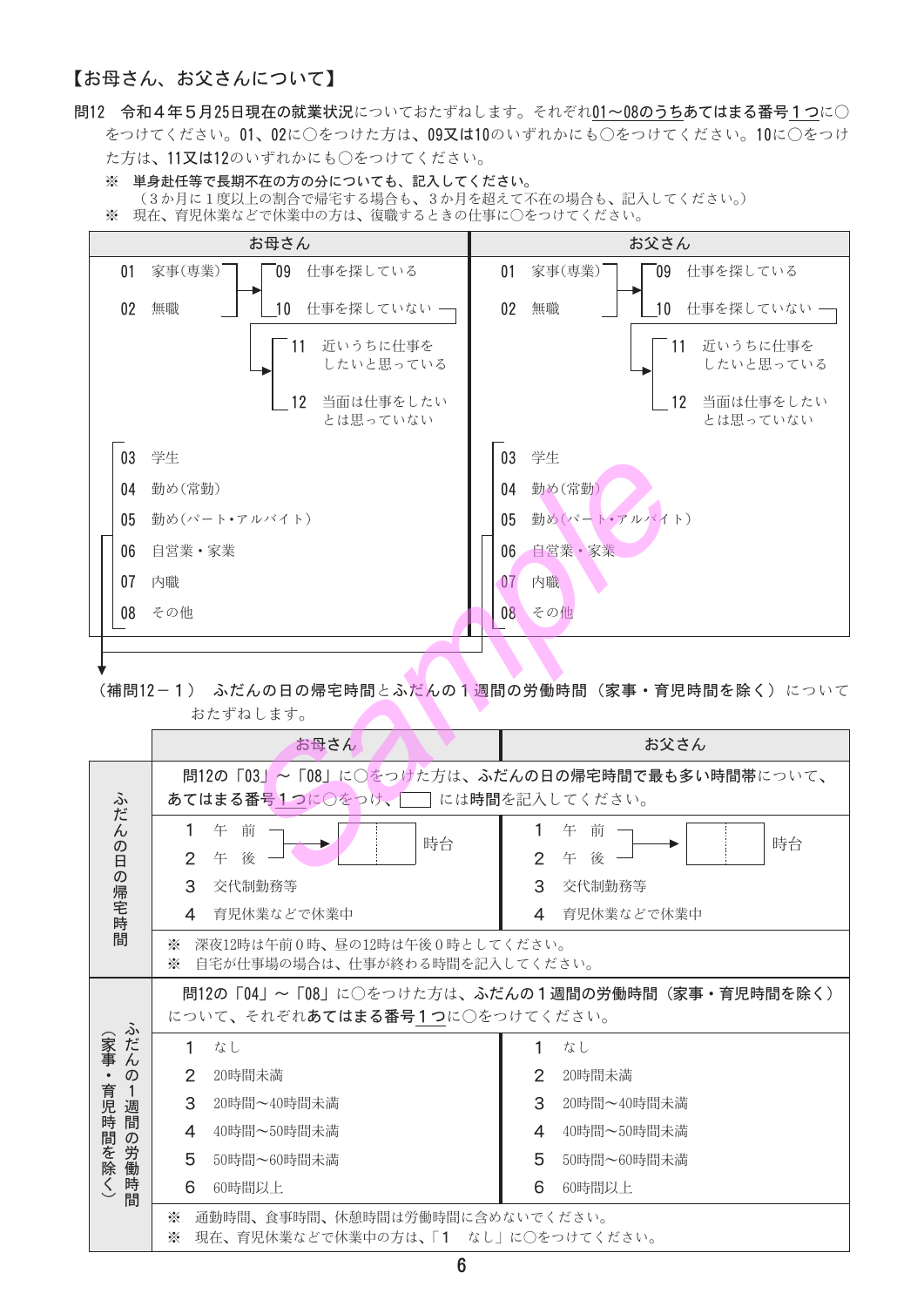問13 お母さん、お父さんの家事•子育てについておたずねします。あてはまる番号1つに○をつけてください。 ※ 「お母さん」、「お父さん」の欄は、お子さんと同居していない場合は空欄のままでかまいません。

単身赴任等で長期不在であっても、3か月に1度以上の割合で帰宅する場合は記入してください。

| お母さん |                                   |   | お父さん                          |   |                                   |    |                               |
|------|-----------------------------------|---|-------------------------------|---|-----------------------------------|----|-------------------------------|
|      | 家<br>事<br>(食事の準備・片付け、<br>掃除、洗濯など) |   | 子育て<br>(世話をする、勉強を見る、<br>游ぶなど) |   | 家<br>事<br>(食事の準備・片付け、<br>掃除、洗濯など) |    | 子育て<br>(世話をする、勉強を見る、<br>遊ぶなど) |
|      | よくする                              |   | よくする                          |   | よくする                              |    | よくする                          |
| 2.   | ときどきする                            |   | 2 ときどきする                      |   | 2 ときどきする                          | 2. | ときどきする                        |
| 3    | ほとんどしない<br>•まったくしない               | 3 | ほとんどしない<br>・まったくしない           | 3 | ほとんどしない<br>・まったくしない               | 3  | ほとんどしない<br>・まったくしない           |

問14 令和3年1年間(令和3年1月から令和3年12月まで)のお母さん、お父さんの年収(税込み)及びその他 の年間収入についておたずねします。それぞれあてはまる番号に○をつけ、■には金額を記入してくだ さい。分けられない場合は、どちらかにまとめて記入していただいてかまいません。

※ 単身赴任等で長期不在の方の分についても、記入してください。 (3か月に1度以上の割合で帰宅する場合も、3か月を超えて不在の場合も、記入してください。) ※ 1万円未満は四捨五入してください。5千円未満は「0」万円としてください。

**START** 

|         | お母さんの働いて得た年収 | お父さんの働いて得た年収   | その他の年間収入<br>(親からの援助、家賃・地代等の財産<br>収入、児童手当·出産一時金等社会<br>保障給付金等を含みます。) |
|---------|--------------|----------------|--------------------------------------------------------------------|
| 令和3年の年収 | 万円           | 万円             | 万円                                                                 |
|         | あり           | あり             | あり─▶                                                               |
|         | なし           | $\overline{2}$ | なし                                                                 |
|         | 2            | なし             | $\overline{2}$                                                     |
|         |              |                |                                                                    |

平成22年5月生まれのお子さんの保護者の方への質問は以上です。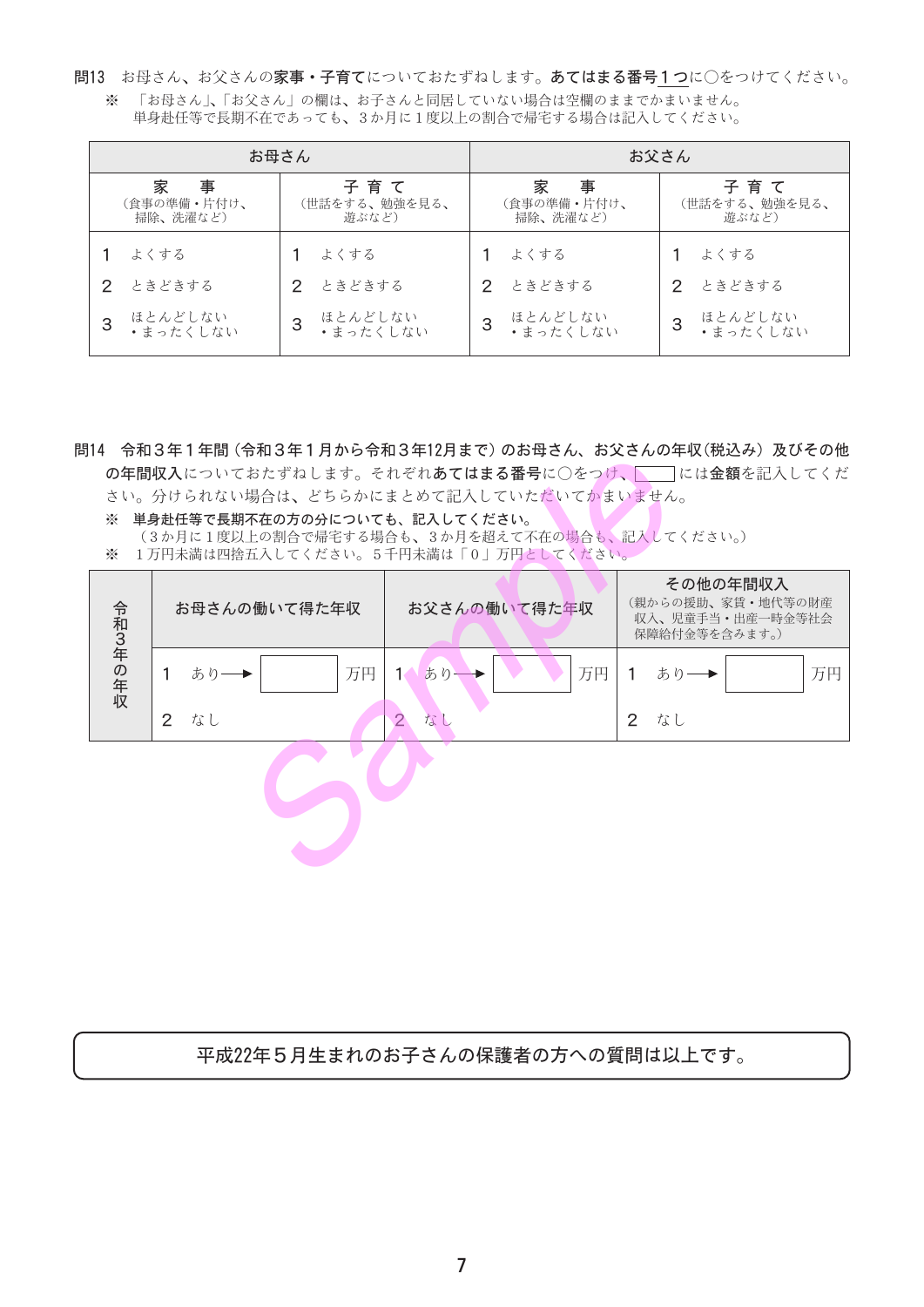ここからの質問はお子さん本人にお聞きするものです。 へいせい <sub>なん がっこ</sub><br>平成22年5月生まれのお子さん (6年生) ご本人がお答えください。 しゃ。<br>質問は問15から問24までの10問となります。

# ましょうじ かん しゅうしんじ かん<br>【起床時間と就寝時間について】

あなたの朝起きる時間と夜寝る時間は何時ごろですか。 **簡15** <u> saaa ซ</u><br>登校日と**土・日曜日別**にそれぞれ**あてはまる番号1つ**に〇をつけてください。

| <sup>あぁ</sup><br>朝 起 き る 時 間                                | とうこう び<br>登校日 | にちよう び<br>日曜日  | る時間<br><sub>ぬ ね</sub><br>夜 寝 | とうこうび<br>登校日   | <sub>どようび</sub><br>土曜日 |
|-------------------------------------------------------------|---------------|----------------|------------------------------|----------------|------------------------|
| て <sub>ぜん</sub> じまえ<br>午前6時前                                |               |                | <sub>ここのはま</sub><br>午後9時前    |                |                        |
| <sub>ごぜん じ</sub><br>午前6時<br>$~10^{11}_{10}$ $~10^{34}_{10}$ | 2             | $\overline{2}$ | ここ<br>午後<br>9時<br>~ 9時29分    | $\overline{2}$ | 2                      |
| 午前6時30分~6時59分                                               | 3             | 3              | 午後 9時30分~ 9時59分              | 3              | З                      |
| 午前7時<br>~7時29分                                              | 4             | 4              | 午後10時<br>$\sim$ 10時29分       | 4              | 4                      |
| 午前7時30分~7時59分                                               | 5             | 5              | 午後10時30分~10時59分              | 5              | 5                      |
| 午前8時 ~8時29分                                                 | 6             | 6              | 午後11時 ~11時29分                | 6              | 6                      |
| 午前8時30分~8時59分                                               |               |                | 午後11時30分~11時59分              | 7              |                        |
| ご <sub>覧</sub><br>午前9時以降                                    | 8             | 8              | ごぜん じいこう<br>午前0時以降           | 8              | 8                      |
| ま<br>起きる時間は決まっていない                                          | 9             |                | ねーじかしょ<br>寝る時間は決まっていない       | 9              | 9                      |

## しょくじ<br>【食事について】

あなたはふだん、朝食を食べていますか。あてはまる番号に〇をつけてください。 高16



まうしょく しゅい みかい みかい<br>朝食に**主食、主菜、副菜をバランスよく**食べていますか。 あてはまる番号1つにOをつけてください。

 $\cdot$ レく さかな たまご だいす せいひん しゃ つか しょうり ふくさい<br>は、肉・魚・卵・大豆製品などを使った料理、「副菜」は、 、もか、<br>野菜・きのこ・いも・海藻などを使った料理をいいます。

1 いつもバランスよく食べている 2 ときどきはバランスよく食べている バランスよく食べることはほとんどない・  $\overline{3}$ まったくない

计16-2

<u>まょうしょく た</u><br>「朝食を**食べない理由**は何ですか。

あてはまる番号1つにOをつけてください。

- た<br>食べる時間がない  $\mathbf{1}$
- 2 食事が用意されていない
- 3 朝は食欲が出ない
- 4 その他
- 5 特に理由はない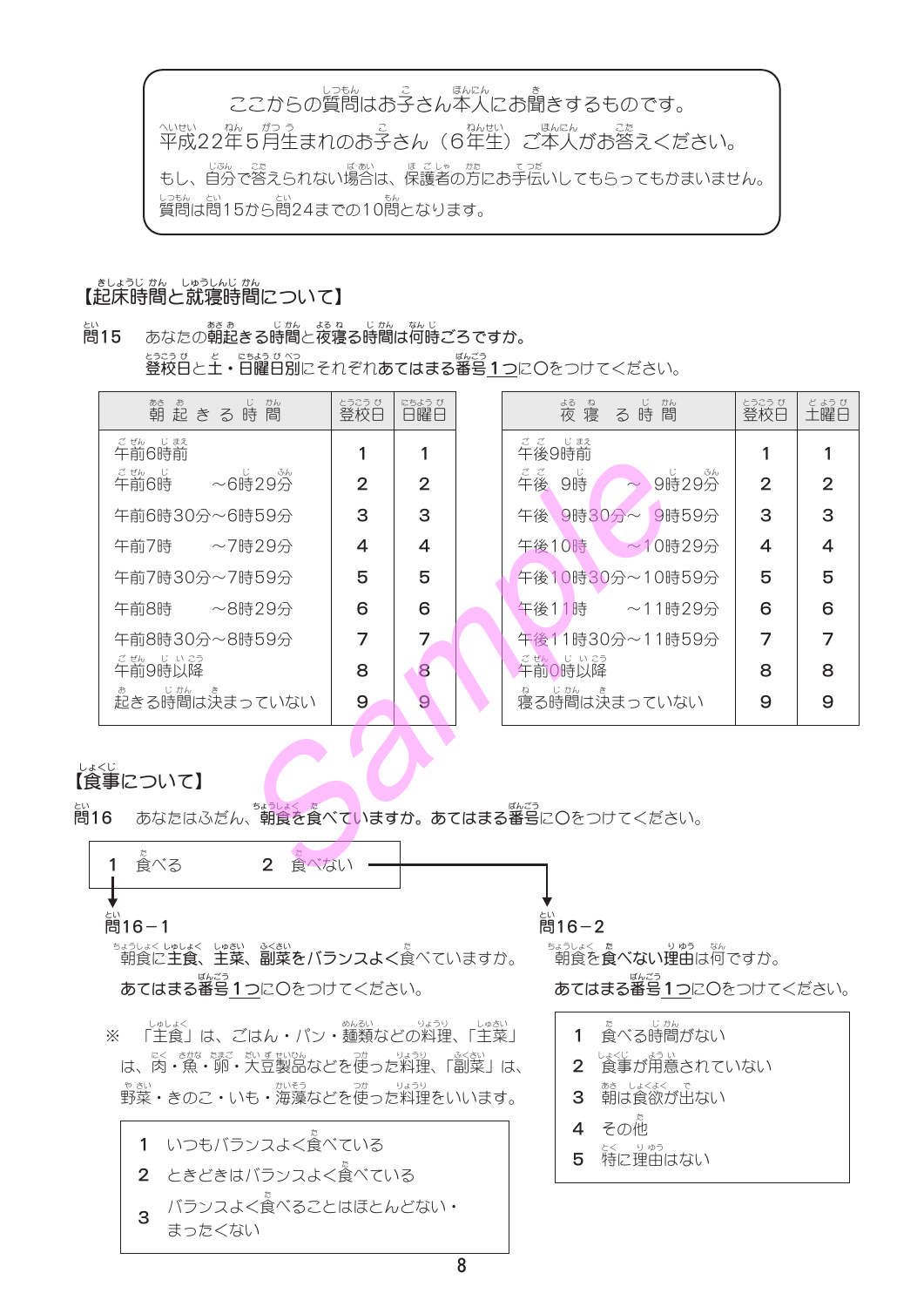とい<br>**問17** あなたはふだん、**夕食を食べていますか。あてはまる番号**に〇をつけてください。

た<br>食べる 2 食べない  $\mathbf{1}$ とい<br>問17-1 夕食を誰と食べていることが多いですか。あてはまる番号1つに〇をつけてください。  $\sqrt{ }$ かあ とう

| <b>3</b> お母さんやお父さんなど<br>3 # #<< いっしょうたい<br>1 ひとりで食べる 2 兄弟・姉妹だけで食べる<br><b>4 その他</b><br>家族と一緒に食べる |  |
|-------------------------------------------------------------------------------------------------|--|
|-------------------------------------------------------------------------------------------------|--|

に、<br>問18 あなたはふだん、学校が終わった後、寝るまでに夕食以外に何か食べたり、飲んだりしますか。 ①~6の各項目のすべてについて、それぞれあてはまる番号1つにOをつけてください。

|               |                                                              | よく食べる・ |                | ときどき食べる・ほとんど食べない・まったく食べない・ |                          |
|---------------|--------------------------------------------------------------|--------|----------------|----------------------------|--------------------------|
|               |                                                              | よく飲む   |                |                            | ときどき飲む ほとんど飲まない まったく飲まない |
| $\bigcirc$    | お菓子(スナック菓子、ケーキ、<br>チョコレート、アメ、せんべいなど)                         |        | $\overline{2}$ | З                          | 4                        |
| (2)           | 。<br>冷たいお菓子(アイスクリー<br>ム、アイスキャンディーなど)                         |        | 2              | З                          | 4                        |
| 3             | <sup>の もの ぎゅうにゅう<br/>飲み物 (牛乳、スポーツドリン)</sup><br>ク、くだものジュースなど) |        | 2              | 3                          | 4                        |
| $\circled{4}$ | 炭酸の入った飲み物<br>(コーラ、サイダーなど)                                    |        | 2              | З                          | 4                        |
| (5)           | くだもの<br>(バナナ、リンゴ、みかんなど)                                      |        | 2              | 3                          | 4                        |
| $\circled6$   | ごはん・パン・麺 (おにぎり、<br>菓子パン、カップ麺など)                              |        |                | З                          |                          |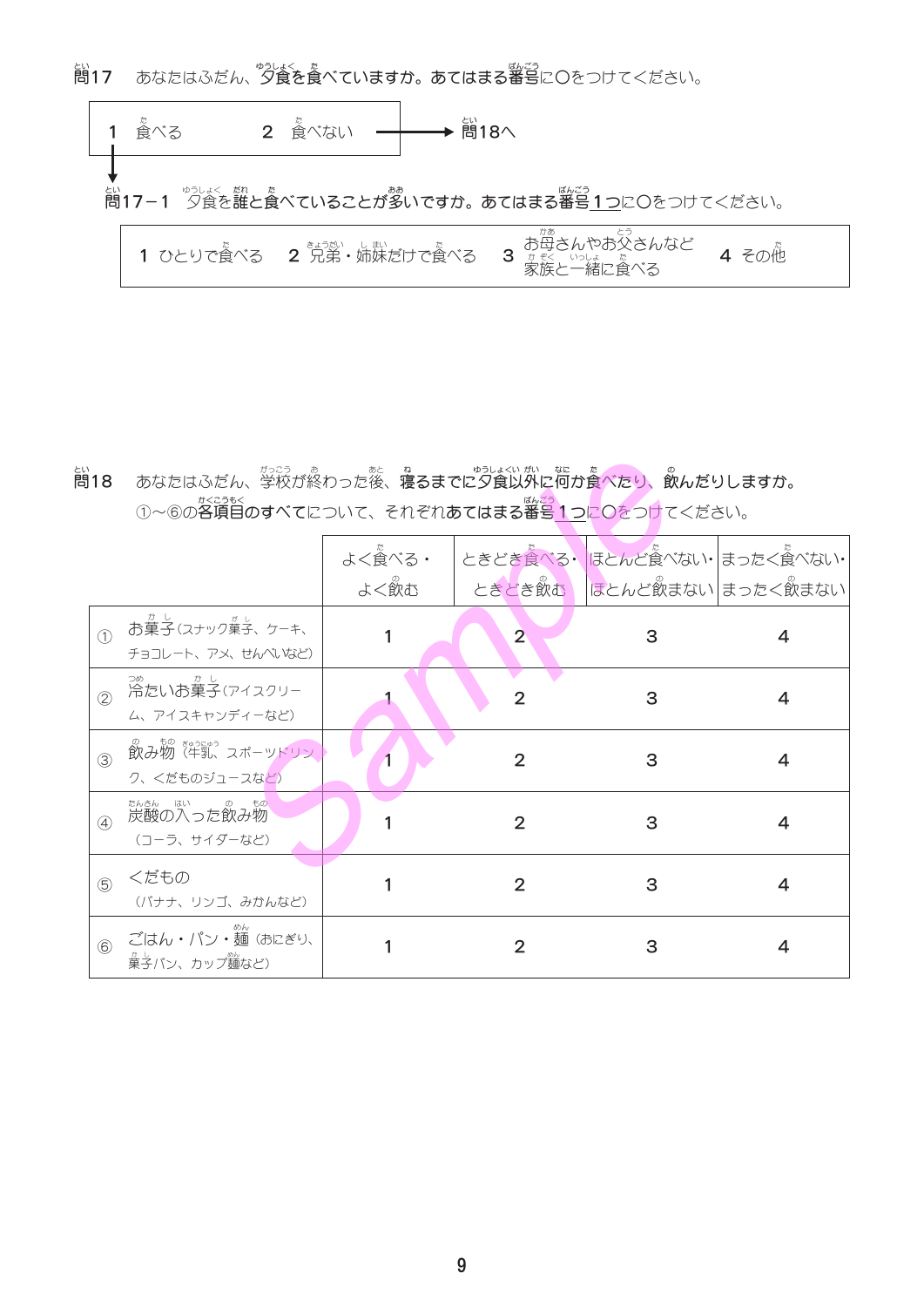# がっこう<br>【学校について】

いい あなたが学校で楽しみにしていることは何ですか。①~⑤の各項目のすべてについて、 問19 あなたが学校で楽しみにしていることは何ですか。 ①~⑤の各項目のすべてについて、 それぞれ**あてはまる番号<u>1つ</u>に〇**をつけてください。

| <sub>たの</sub><br>楽しみにしていること                                          | はい | いいえ            | どちらとも<br>いえない |
|----------------------------------------------------------------------|----|----------------|---------------|
| <u>ょ。</u><br>友だちに会うことが楽しい<br>$\bigcirc$                              |    | $\overline{2}$ | 3             |
| (2)                                                                  |    | $\overline{2}$ | 3             |
| きゅうしょく たの<br>給食が楽しい<br>$\circled{3}$                                 |    | $\overline{2}$ | 3             |
| まんせい<br>先生に会うことが楽しい<br>$\circled{4}$                                 |    | $\overline{2}$ | 3             |
| <sub>まっじ ふそく うんらっかい あるのでの</sub><br>行事 (遠足、運動会など) が楽しい<br>$\circledS$ |    | $\overline{2}$ | 3             |

# 「遊びについて】

に、<br>問20 あなたは、友だちと遊ぶときは何人と遊ぶことが多いですか。放課後と休日別にそれぞれあてはまる <sub>ばんごう</sub><br>番号1つ<mark>に</mark>〇をつけてください。

|                                                             | とも<br>友だちと<br>ぁ<br>遊ばない | ひとり<br>ょ<br>友だち<br>……。<br>と遊ぶ | ま<br>友だち2人<br>こ。<br>と遊ぶ | <sub>とも</sub><br>友だち3人<br>にん<br>いい。ある<br>以上と遊ぶ | わからない |
|-------------------------------------------------------------|-------------------------|-------------------------------|-------------------------|------------------------------------------------|-------|
| がっこう<br>ほうか ご<br>とうこう び<br>放課後<br>(学校の登校日)                  |                         |                               | З                       |                                                | 5     |
| がっこう<br>きゅうこうび<br><sub>きゅう</sub><br>休<br>ら<br>日<br>(学校の休校日) |                         |                               | 3                       |                                                | 5     |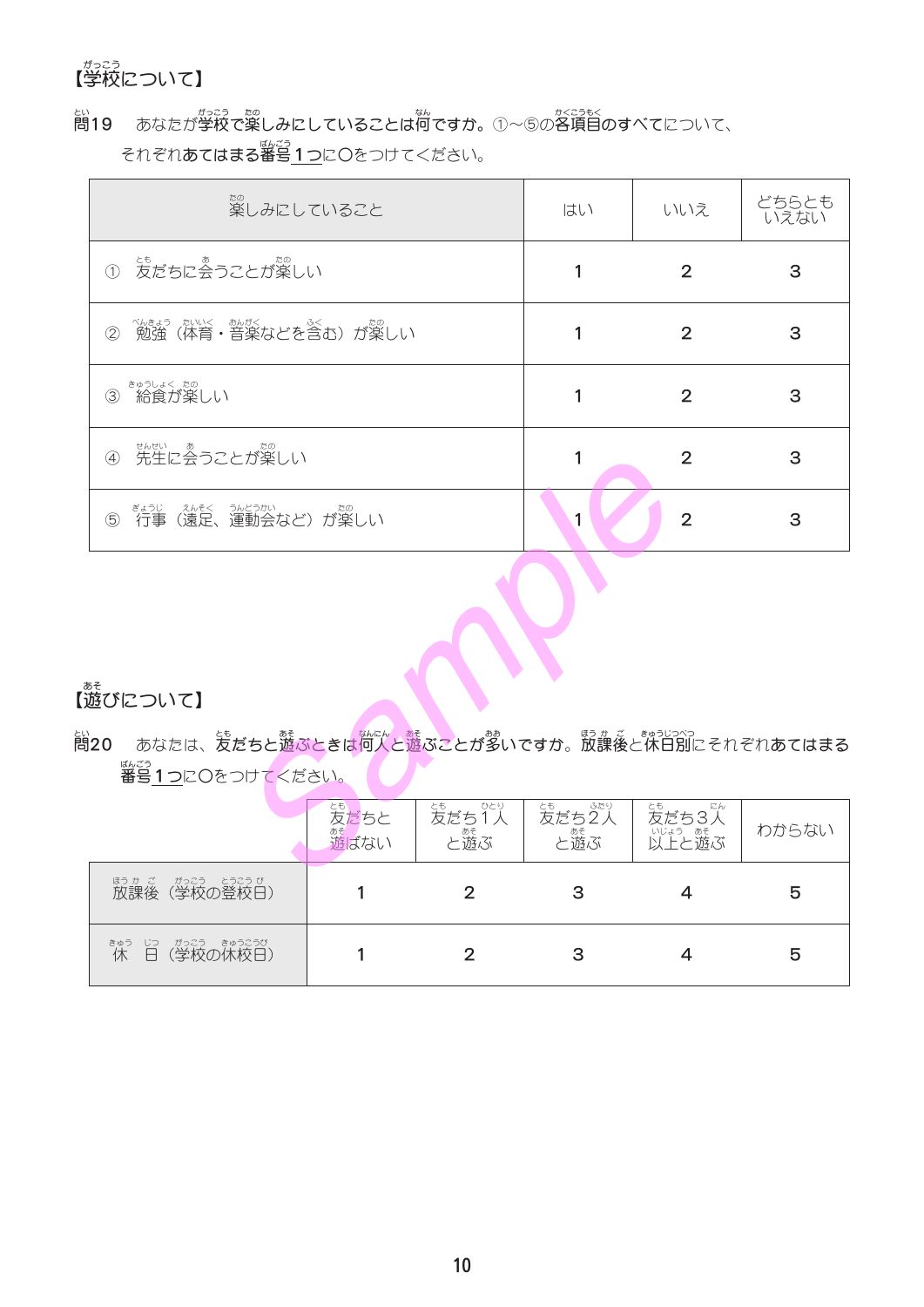# <sub>けいたいでん ゎ</sub><br>【携帯電話について】

あなたは、携帯電話(スマートフォンを含む)を持っていますか。 凯21 あてはまる番号にOをつけてください。



<u>ょっこっ</u><br>**登校日と休日別**に、それぞれ**あてはまる番号<u>1つ</u>に〇をつけてください。** 

※ 送信と受信の合計で答えてください。

| - 25 - び<br>- 校 日<br>とう<br>沓 |              |  | 旨<br><sub>きゅう</sub><br>休 |  |             |  |              |
|------------------------------|--------------|--|--------------------------|--|-------------|--|--------------|
|                              | $10^{th}$ み誌 |  | 4 50件~100件未満 1 10件未満     |  |             |  | 4 50件~100件未満 |
|                              | 2 10件~30件未満  |  | 5 100件以上                 |  | 2 10件~30件未満 |  | 5 100件以上     |
| 3                            | 30件~50件未満    |  | 6 しない                    |  | 3 30件~50件未満 |  | 6 しない        |
|                              |              |  |                          |  |             |  |              |

### 【テレビやゲームについて】

- **簡22** あなたは1日にテレビ (ビデオ、DVD、パソコン・スマートフォン・タブレットなどを含みますが、 テレビゲームは含みません) をどのくらい見ていますか。
	- また、1日にコンピュータゲーム (テレビゲーム、パソコンゲーム、携帯型ゲーム、スマートフォン· タブレットなどのゲーム) でどのくらい遊んでいますか。

<u>とっこって、まゅうしっ</u><br>**登校日と休日別に、それぞれあてはまる番号1つに〇**をつけてください。

| にち<br>1日にテレビを<br><i>。</i><br>見る時間 | 55 25 ひ<br>登校日 | きゅうじつ<br>休日 |
|-----------------------------------|----------------|-------------|
| 見ない                               |                |             |
| じかんみまん<br>1時間未満                   | 2              | 2           |
| 1時間~2時間未満                         | З              | З           |
| 2時間~3時間未満                         | 4              | 4           |
| 3時間~4時間未満                         | 5              | 5           |
| 4時間~5時間未満                         | 6              | 6           |
| 5時間〜6時間未満                         | 7              | 7           |
| じ かん いじょう<br>6時間以上                | 8              | 8           |

| 1日にコンピコ<br>ータゲームで<br>あそ<br>じがん<br>遊ぶ時間 | 55 25 び<br>登校日 | きゅうじつ<br>休 日 |
|----------------------------------------|----------------|--------------|
| しない                                    | 1              |              |
| じかんみまん<br>1時間未満                        | 2              | 2            |
| 1時間~2時間未満                              | З              | З            |
| 2時間~3時間未満                              | 4              | 4            |
| 3時間~4時間未満                              | 5              | 5            |
| 4時間~5時間未満                              | 6              | 6            |
| 5時間~6時間未満                              |                |              |
| じ かん いじょう<br>6時間以上                     | 8              | R            |